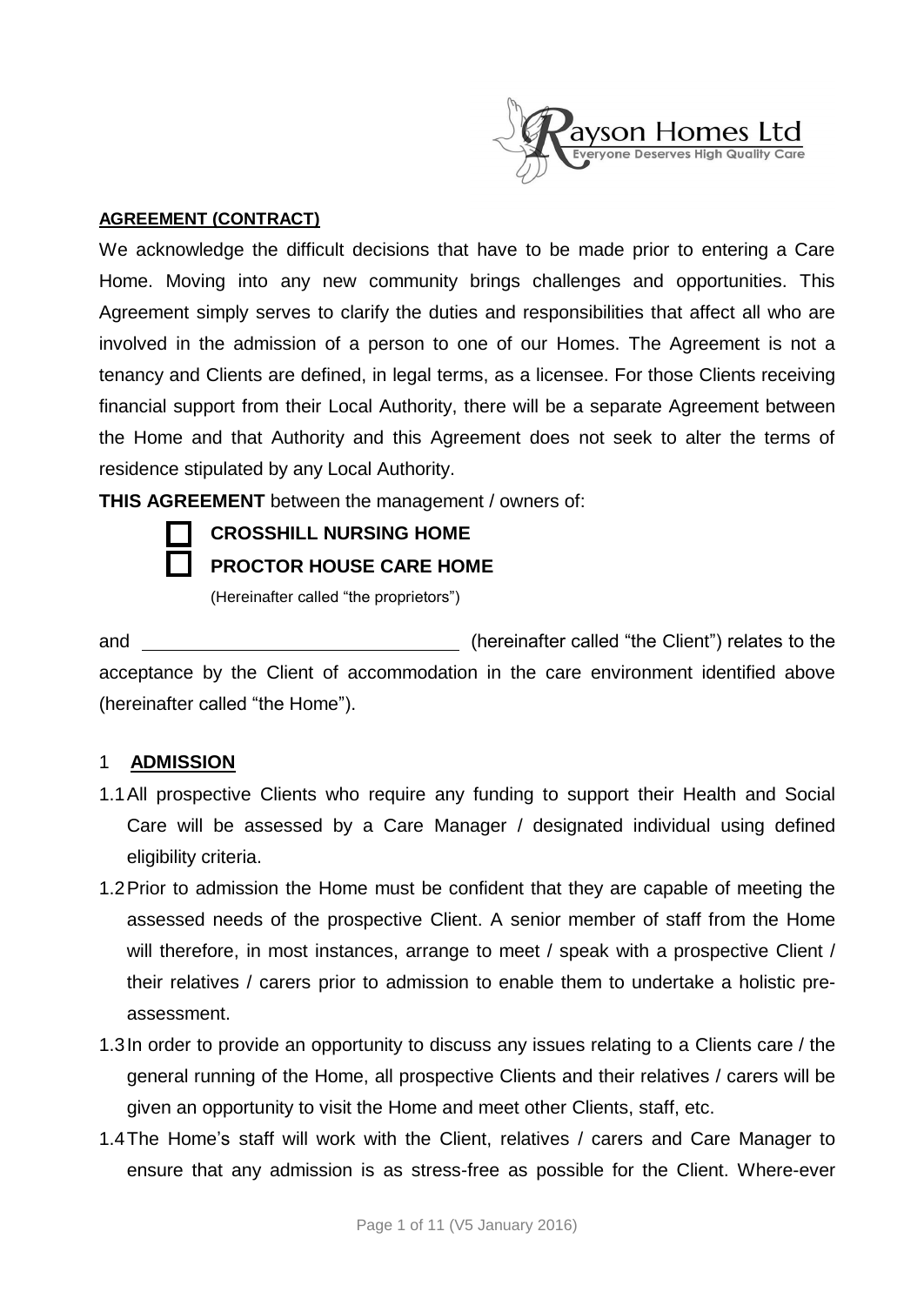possible, visits and stays will be arranged prior to admission in accordance with the needs of the Client.

- 1.5There will be a trial period of six weeks, unless otherwise stated and agreed by all parties in writing. Prior to the end of the six week trial period, the Home will ensure that a meeting with the Care Manager is arranged to review the Client's needs and the Client and relatives / carers will be made aware of this review date.
- 1.6If a permanent placement is agreed by all parties, then the Client will be given the opportunity to bring some of their own furniture, (room space permitting), and possessions and they can make adjustments to the existing furniture and decoration in their room (see Section 2 below). The condition of all items of furniture brought in to the Home by the Client / relatives / carers must be inspected by the Home to establish if there are any defects which may render the article unsafe or unfit for purpose (e.g. fire retardant, portable electric test etc). Any items deemed to be unsafe or unfit cannot be brought into the Home. The Client / their executors are responsible for subsequent transportation and removal of items at a later date. (The Home's insurance does not cover transportation of furniture / items to and from the Home).
- 1.7While every effort will be made by the Home to accommodate a Client's pet/s, this can only be done with the full agreement of other Clients and staff and providing the pet/s do not breach any Health and Safety considerations.

## 2 **CLIENT'S OBLIGATIONS**

#### The Client undertake to:

- 2.1Provide information to the proprietor / Home regarding their health and well-being, any treatment provided / received and the name and address of their medical adviser/s.
- 2.2Where feasible / possible participate in the assessment of their care needs and the development / implementation of their personal individualised care plan.
- 2.3Notify the Home of any individuals who may have any legal responsibility over their well being / financial affairs, any written Advance Directives, particular wishes regarding 'Preferred Place of Care' towards the end of their life and any specific wishes they may have with regards to funeral arrangements.
- 2.4Consent to the disclosure / sharing of information with the purchaser, or any relevant professional involved in the Client's care, in order to fulfil statutory requirements.
- 2.5Support the proprietor in fulfilling their statutory Health and Safety responsibilities in maintaining the health, safety and wellbeing of their Client's and employees e.g. use of appropriate moving and handling aids / appliances.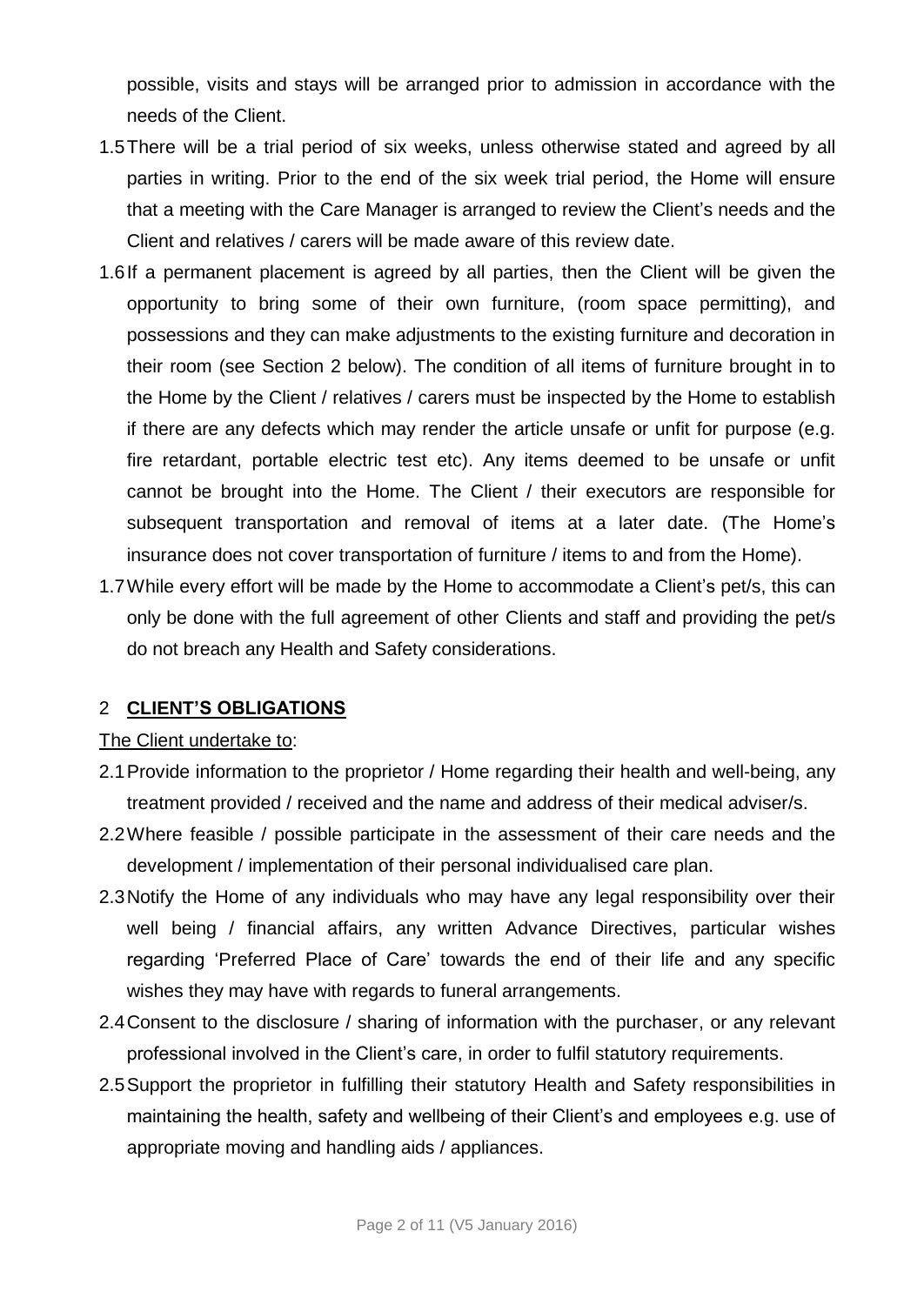- 2.6Actively participate in facilitating quality improvements to the service e.g. providing feedback / participating in surveys etc
- 2.7Allow the Home to take charge of and where appropriate order and administer their prescribed medications. (Consideration can be given to Clients administering their own medication if they have the capability / capacity. Client's must not take any drugs or medication without the knowledge and approval of their General Practitioner)
- 2.8Acquire transport and escorts as required e.g. for pre-arranged hospital / dental appointments etc. The Home will endeavour to provide an escort in the event of a relative / carer not being available and if this can be provided within existing staffing resources then there will be no additional cost to the Client.

N.B. If a Client cannot go to an appointment unassisted and if an additional member of staff needs to be rostered on duty and allocated to be an escort for the Client, then the Client will be invoiced / charged a nominal fee (currently £8 / hr) for the duration of the member of staff being required to provide the escort. The Client / relative / carer is responsible for comprehensively feeding back information to the Home upon their return.

- 2.9To have all items of clothing and linen labelled with their name (or by arrangement with the Home).
- 2.10To permit the proprietors to inspect and ensure the safety of any items (electrical or furnishings) brought into the Home by them / their relatives / carers (e.g. fire retardant, portable electrical test, infection control etc).

The Client shall from their own resources and / or personal allowances provide the following:

- Items which are not routinely provided by the Home perfume, aftershave, toiletries (e.g. hair brushes, razors, sterident etc) tissues, clothes, foot wear and towels where possible, for infection control purposes.
- Special laundering e.g. dry cleaning
- Social outings (Additional information can be found in the Homes policy)
- Refreshments / meals when socialising outside the Home (for the Client and any accompanying member/s of staff e.g. if a Client chooses to go out for a meal etc)
- Medical requisites not provided by the Home, the Local Authority / NHS e.g. home remedies, reclining chairs, un-prescribed continence products etc.
- Hairdressing and beauty requirements
- Newspapers and magazines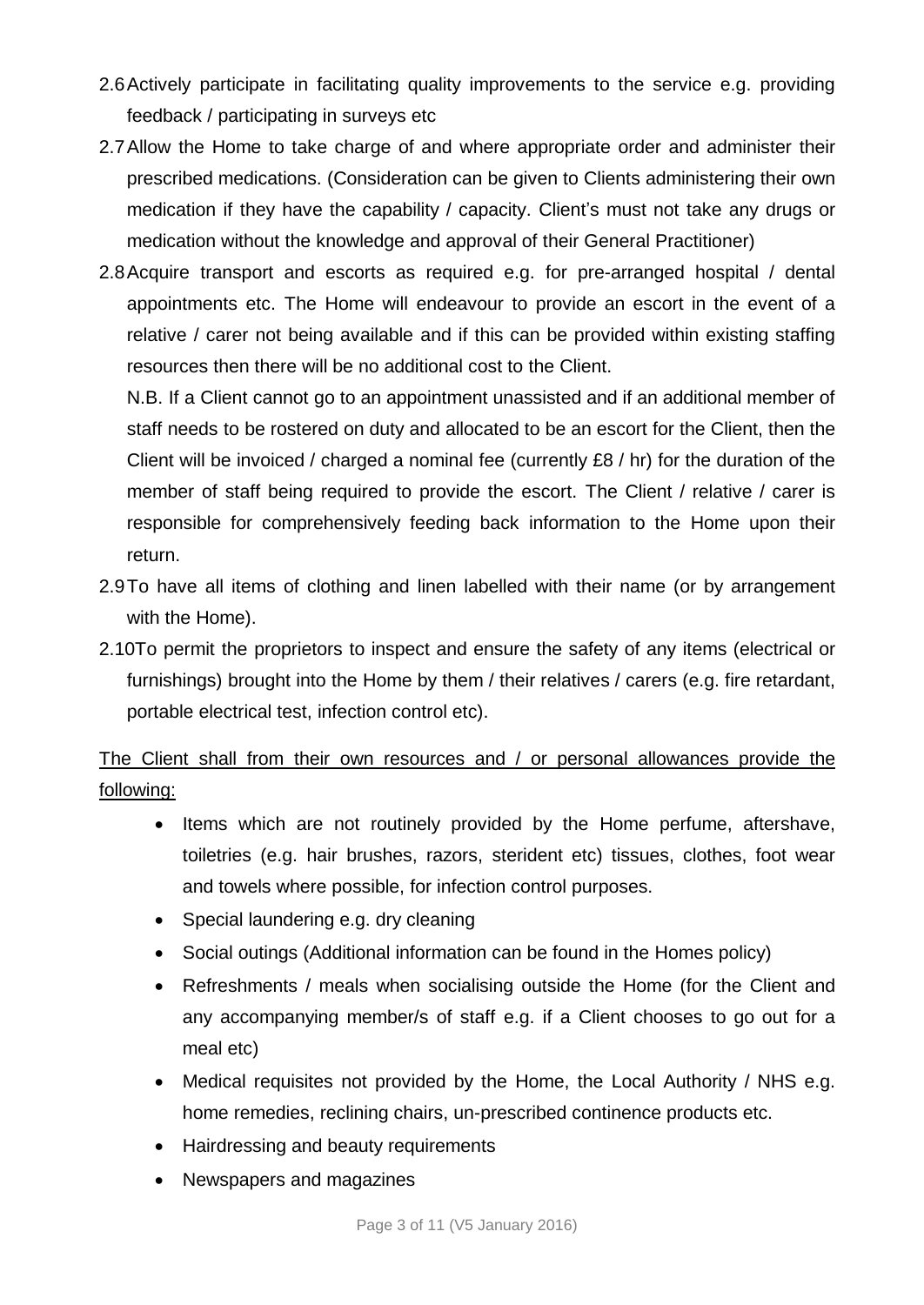- Private health care, e.g. chiropody, osteopath, dentist etc.
- Other items of a 'personal' nature
- Replacement furniture/fittings in such cases where they have been damaged / destroyed by the Client.
- Taxi fees for the Client and any accompanying member/s of staff. (This includes staff that may have escorted a Client to hospital in an emergency and then returned alone to the Home by taxi. In these instances the Home will accept responsibility for paying for any additional staff wages that may have been incurred).
- Long distance telephone calls (as billed by the telecommunications system provider), the charge to install a telephone line into their bedrooms and the subsequent telephone / internet charges this may incur.
- TV licence for any TV belonging to the Client and located in their own bedroom

N.B. Clients will be allocated a bedroom on admission and in most instances; this will be theirs for the duration of their stay. Bedroom change are only considered by the Home when wishing to meet the evolving physical, psychological or social needs of a Client. In these instances relevant individuals will be consulted and the rational identified and articulated by the proprietor / Home Manager. As we give Client's the right to make their own choices, if they wish to re-decorate / adjust their bedroom or provide their own furnishings this can, in most instances, be done in consultation with the proprietors / relevant agencies. These choices must be financed by the Client and / or their relatives / carers.

## 3 **PROPRIETOR'S OBLIGATIONS**

All Clients have the right to be treated with dignity and respect. They also have the right to make choices and be involved in decisions regarding their life, care and treatment whenever possible / practicable.

The Home endorses this and provides a 'Charter of Rights and Responsibilities' which forms the foundation of care and learning. The only occasion when choice may be limited is when this may have an adverse effect on the Health and Safety of the Client and/or others.

Our Service User Guide provides full details regarding the Home and the services that we provide.

## Upon payment of the weekly charge (see Section 4) the proprietors undertake to:

3.1Maintain a standard of care as required by the Registration and Inspection Unit and the Contracts Department.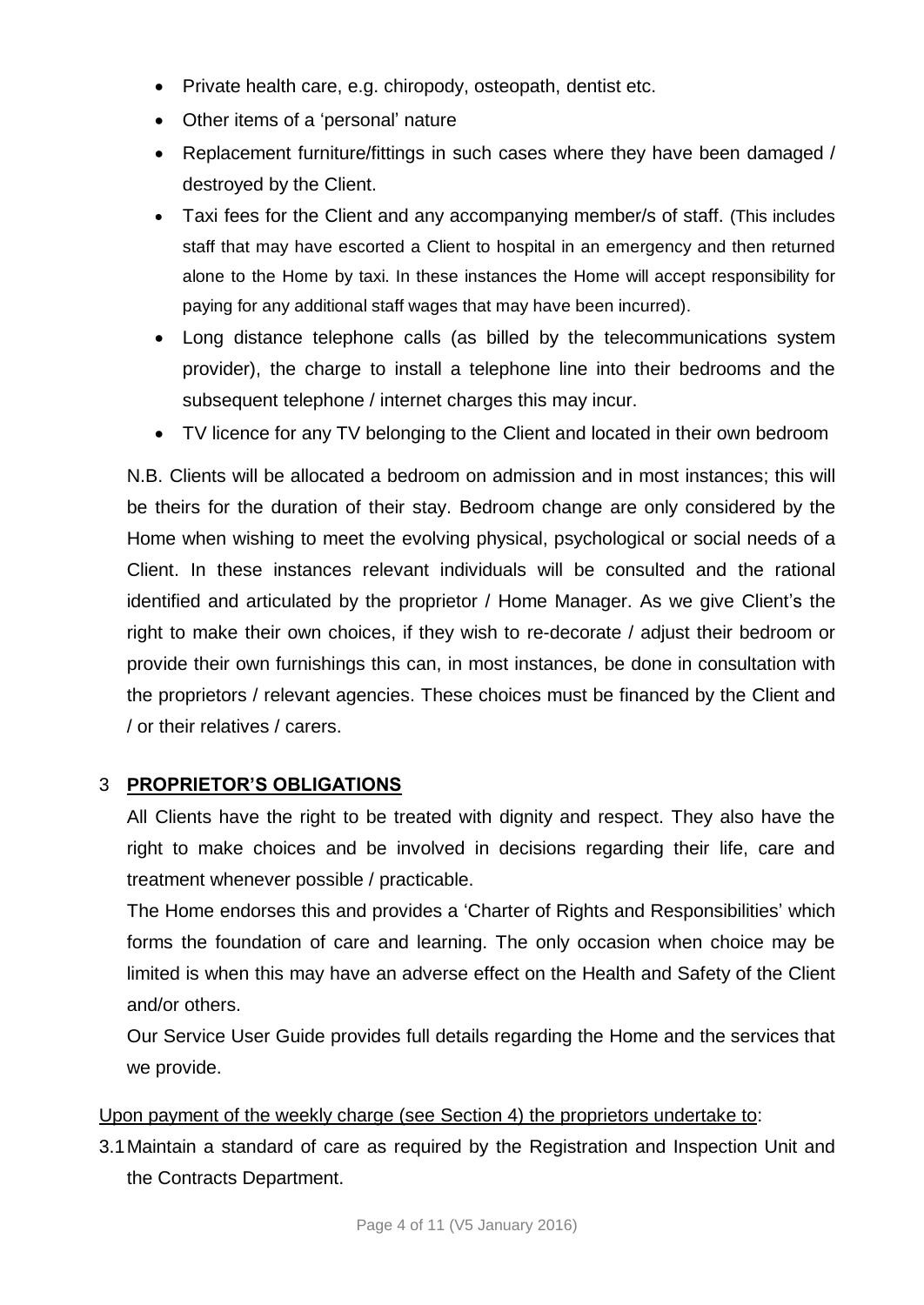- 3.2Provide accommodation, food, heat, light and laundry and all personal care (i.e. administering prescribed medicines, undertaking supportive interventions / treatments) in accordance with the needs of the Client / the local authority / Health Service contract.
- 3.3Allow Client's as much personal freedom and autonomy as their abilities permit, only restricting the movements of Client's for their personal safety or the safety of others. (Although Clients are free to journey out alone, except those on relevant Sections of the Mental Health Act which may restrict movement, the proprietor and Home staff can not accept responsibility for a Client's safety away from the Home unless the journey and necessary supervision is arranged by the Home).
- 3.4Enable / encourage Clients to introduce items of personal furniture and memorabilia into their bedroom. (Soft furnishings must meet fire regulation standards).
- 3.5Be responsive to Client feedback, thus developing services to meet the evolving needs of Clients.
- 3.6Provide a lockable facility for small personal effects brought in to the Home e.g. a safe
- 3.7When a Client needs help in making a decision, provide information and assistance regarding individuals / organisations that may be available to provide support e.g. advocates.
- 3.8To treat all information received in respect of the Client as confidential and protect information of a confidential nature.
- 3.9To respect the religious / cultural / spiritual beliefs of the Client.
- 3.10To test portable electrical appliances on admission and yearly thereafter.

# 4 **FEES**

4.1 The current monthly (28 day) charge will be  $\underline{E}$  in arrears.

(The Client's personal contribution to this Fee is dictated following financial assessment and can vary over time. Fees may also be altered to reflect evolving 'care' needs and / or the size or nature of accommodation.)

In certain circumstances the Home may be in receipt of additional finances for specific needs and service provision. This is identified / monitored by the Care Manager. In respect of the Client the following additional finances have been agreed by the Care Manager and relevant Authority.

**Additional Environmental Fee:** Y / N (Current Fee £ \_\_\_\_\_\_\_\_ for Executive Room)

**NEEDS RESOURCE COST and PAYING AUTHORITY**

\_\_\_\_\_\_\_\_\_\_\_\_\_\_\_\_\_\_\_\_\_\_\_\_\_\_\_\_\_\_\_\_\_\_\_\_\_\_\_\_\_\_\_\_\_\_\_\_\_\_\_\_\_\_\_\_\_\_\_\_\_\_\_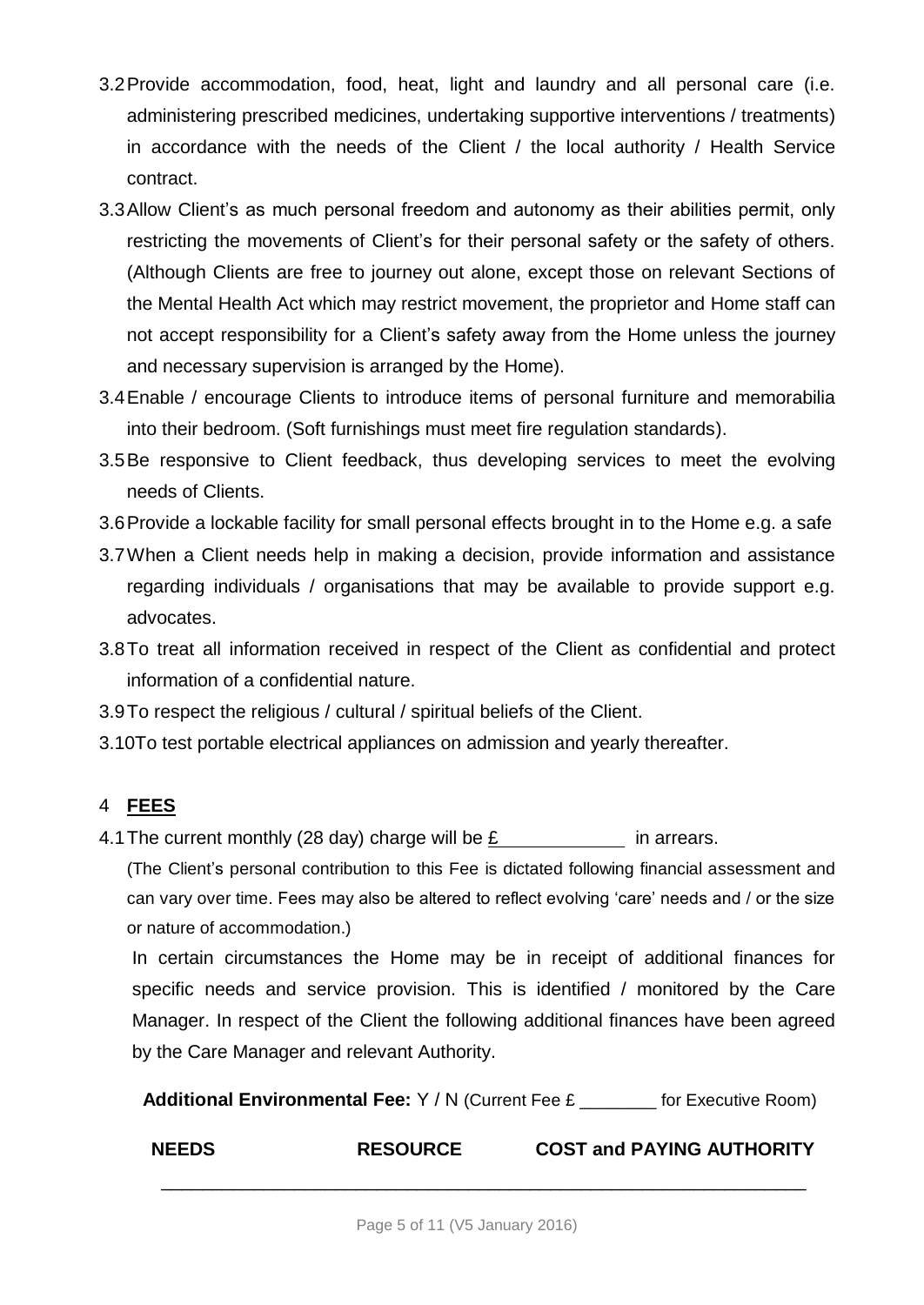- 4.2Any fees or other sums due from the Client / authority which remain unpaid 14 days after the due date shall bear interest at the rate of 2% above the Bank of England base rate.
- 4.3Fees will generally be reviewed annually on 1st April or, exceptionally, during the financial year. Any increase will be on account of inflation or as a result of the need to comply with local Authority or statutory regulations coming into force after this Agreement.
- 4.4Fees may only be increased by the proprietors giving the Client / relatives / carer / Care Manager at least four weeks notice in writing (Any alterations in the state benefits that a Client receives are usually immediately reflected within the fees).
- 4.5A Client will be charged 100% of the fees for retention of an unoccupied bed due to absence e.g. holiday / hospitalisation. If a Client is admitted to hospital the Home will retain the room for up to eight weeks. Unless specified within a Local Authority agreement, this will be charged at the full rate for this period and thereafter 80% of the weekly charge will apply. Special arrangements can be made for longer periods of absence. (When fees are paid partially or fully by a Local Authority, at the end of an 8 week period of hospitalisation they are likely to terminate their contract with the Home unless otherwise expressly agreed between the parties).
- 4.6If a Client leaves the Home without giving the required notice, fees will be charged at the normal rate for the unexpired notice period.
- 4.7In the event of a Client's death, fees will be charged to the end of the day after the Client dies or as agreed with the contracting authority. The Home does however acknowledge the need of relatives during this distressing time and will allow them 72 hours, or additional time as agreed by the proprietor, to collect the Client's belongings from their bedroom / the Home at no additional cost.

4.8Personal Expenses and High Dependency Care are not included in the fees:

N.B. Although fees are likely to change over the years this agreement shall continue in force until superseded (primarily due to legislative changes), termination by death or by either parties giving the other a minimum of four weeks notice in writing.

#### 5 **CLIENT'S FINANCIAL AFFAIRS**

5.1Clients have the right (where able), to hold their own pension, handle their own finances and pay the Home their assessed contribution, or transfer the responsibility to a relative/carer.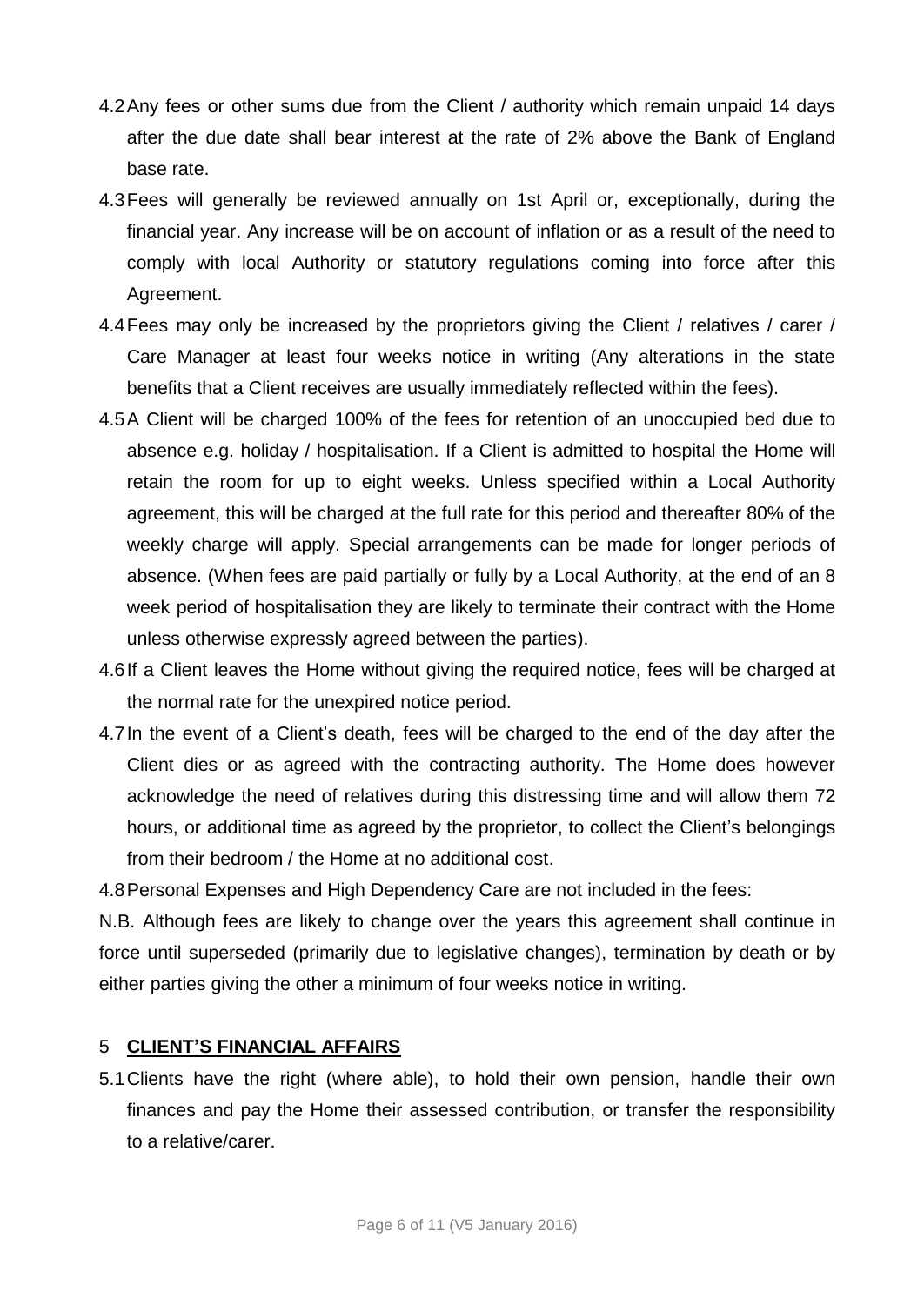- 5.2Where the Client / family / NoK requests the Home to hold their personal allowances / a small amount of money on site to distribute on their behalf / with their support, this will be entered into their secured area and a written record of all transactions, including details of the balance will be kept. (Please see / complete page 11).
- 5.3All appropriate records will be maintained by the Home and the Client, the Care Manager, the Inspection Unit and the Contracts Department, have the right to check such records, (as does families and/or carers if the Client and /or Care Manager is in agreement). Proprietors and senior staff will only be involved in the personal financial affairs with the sanction of the Care Manager. The Care Manager is responsible for assessing, and where appropriate, ensuring that relevant individuals / organisations have been involved and arrangements are in place to ensure the safe management of the Client's finances.

#### 6 **TERMINATION OF CONTRACT**

- 6.1 As stated above (1.5) the first six weeks of admission shall be regarded as a trial period for the benefit of all parties, unless otherwise specified and agreed in writing by the Client, proprietors or authority. (The 'authority' refers to the body who has financial responsibility for the Client's care). This may be extended to a maximum of eight weeks by mutual written agreement.
- 6.2In the event of the Client, proprietors, Authority wish to terminate this Agreement during or at the end of such period, each party must give the other parties a minimum of two week's written notice.
- 6.3At the end of the trial period a permanent placement is confirmed, then this Agreement shall continue in force until terminated by the death of the Client OR by the Client, the proprietors or the Authority giving four weeks notice in writing to terminate.
- 6.4Upon the death of the Client, the NoK or Personal Representatives will be advised immediately. The Home will offer assistance when making arrangements for the funeral and the tidying up of the Client's personal effects (collection and/or disposal). The NoK / Personal Representative/s will ultimately be responsible for such arrangements. Personal effects must be removed from the Client's bedroom within 72 hrs with any remaining items being utilised / disposed of by the proprietors (See 4.7).
- 6.5The proprietors shall normally only give notice to terminate if:-
	- 6.5.1 The fees are not paid within 28 days of the due date, or when otherwise arranged with the proprietors.
	- 6.5.2 Having consulted the Client and taken advice from appropriate health care professionals concerning the Client's present and likely future needs, the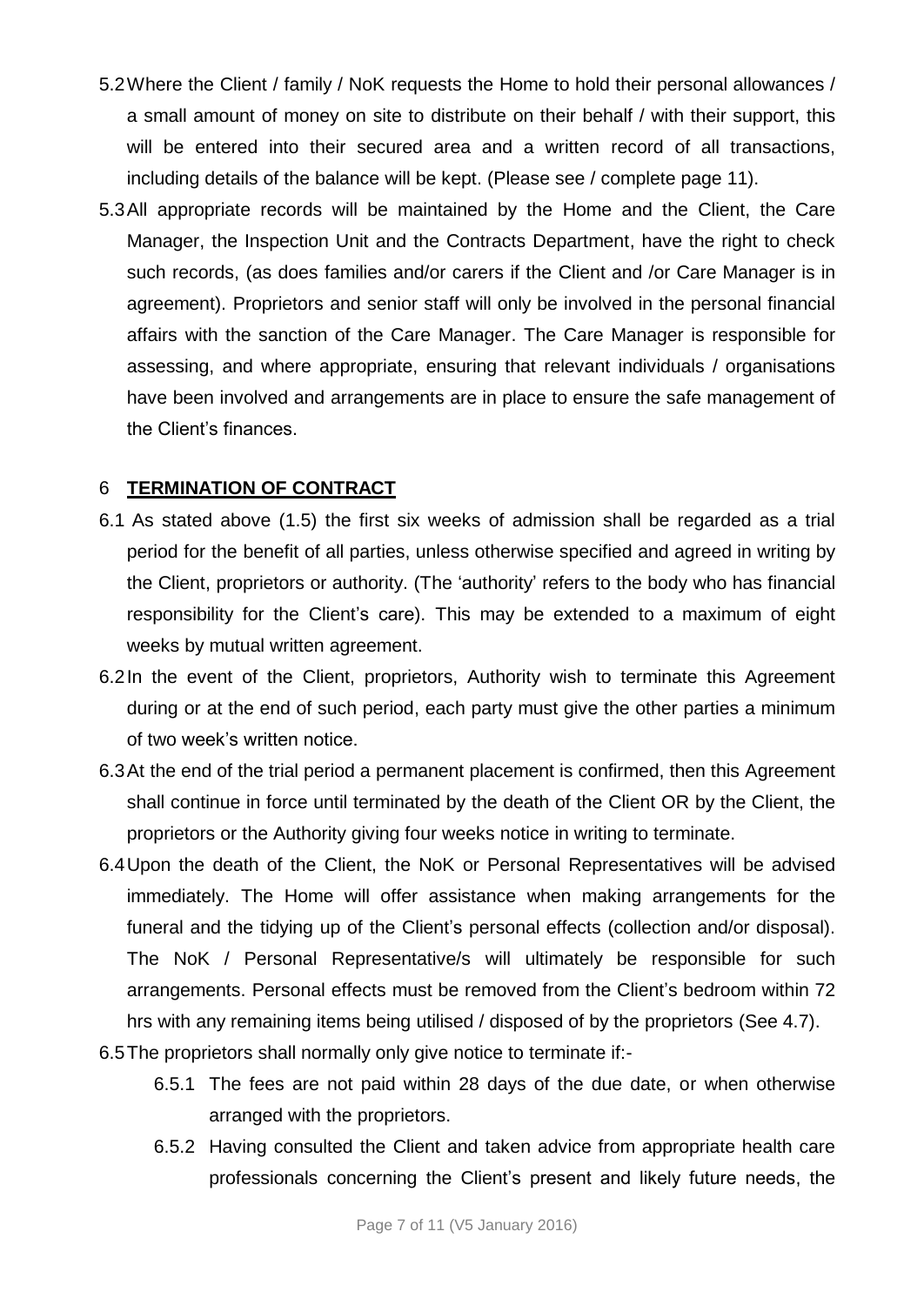Home is no longer able to meet those needs.

6.5.3 Having consulted the Client the Home considers the circumstances or behaviour of the Client to be seriously incompatible with the interests or the welfare of other Clients within the Home.

N.B. In the circumstances described in 6.5.2 and 6.5.3 the proprietors may terminate this Agreement by giving four weeks notice in writing, or in the event of there being a serious risk to the health of the Client, other Clients or staff, immediate notice.

This Agreement may be terminated by or on behalf of the Client without notice in the event of any serious or persistent breach by the proprietors of their terms and conditions or the Home / business ceasing to be registered.

Discharges will be planned, where-ever possible, with the involvement of the Care Manager and the Home will endeavour to assist in making any subsequent move, a smooth and safe transition

#### 7 **INSURANCE**

- 7.1The Home is insured at a rate of £1000 per Client for personal effects housed within the Client's bedroom. The cover provided is subject to a deduction for wear and tear and depreciation. An excess of £250 applies.
- 7.2All valuable assets above £250 must be declared to the proprietor for insurance purposes and where appropriate these items can be received / recorded by a senior member of staff within the Home.(Clients should ensure they acquire a duplicate record. The Client will be responsible for the additional cost to the proprietor for the additional insurance required to cover the item/s or the Client may prefer to acquire personal insurance for item/s at their own expense).

N.B. Safes / locked facilities are provided in each bedroom by the proprietor. The proprietor cannot accept responsibility for any item stored within the Client's personal safe. We would prefer that valuables were stored off the premises and we would advise against having more than £100 in cash within the Home at any one time.

#### 8 **CARE REVIEWS**

The purpose of a review meeting is to examine an existing Care Plan and amend accordingly. Each Client will be allocated a key worker within the Home, who will monitor and evaluate any current Care Plan.

- 8.1The first review will generally be arranged with the Care Manager and should take place within the first six weeks.
- 8.2Following the initial review, reviews should be arranged on an annual basis unless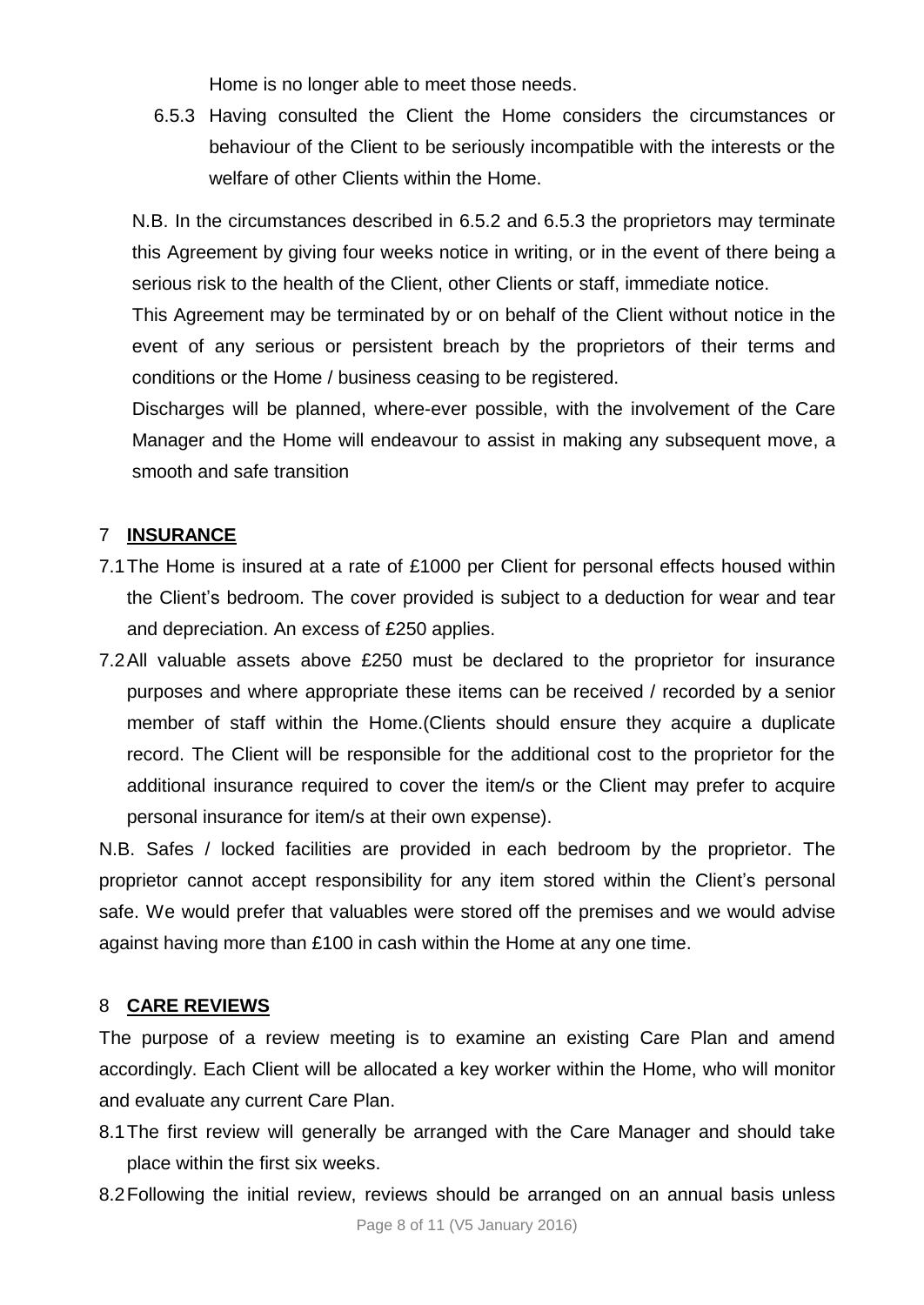other arrangements are made with Care Manager.

These Terms and Conditions are not exhaustive and are intended to support the Home's service specifications agreed with our local authority (e.g. Durham County Council). The NoK or Personal Representative undertakes to accede to the responsibilities of the Client should physical or cognitive frailty preclude them from doing so themselves.

### 9 **ADDITIONAL INFORMATION**

Fees reflect current rates as determined by the Local Authority / NHS:

(Durham County Council / Other:- \_\_\_\_\_\_\_\_\_\_\_\_\_\_\_\_\_)

## **I HAVE READ THE ABOVE TERMS AND CONDITIONS AND ACCEPT THEM**

In signing this contract the Client / their NOK / representative also indicates that they have received a copy of the Service User Guide (An additional copy is available on request and within the Client Resource File)

Fees - Any Personal Contribution will initially be collected via invoice, paid via cheque, until such time as a Standing Order can be arranged.

|                                       |                                                                                                      | Client / NoK / Representative |
|---------------------------------------|------------------------------------------------------------------------------------------------------|-------------------------------|
|                                       | Please note the relationship any NoK / representative to the Client ________________________________ |                               |
| Date $\frac{1}{\sqrt{1-\frac{1}{2}}}$ |                                                                                                      |                               |
|                                       |                                                                                                      |                               |
|                                       |                                                                                                      |                               |
| Name. (Print)                         |                                                                                                      |                               |
| Designation                           | Home Manager                                                                                         |                               |
|                                       | Director of Nursing & Patient Care                                                                   |                               |
|                                       |                                                                                                      |                               |

Date  $\begin{array}{c|c} \hline \end{array}$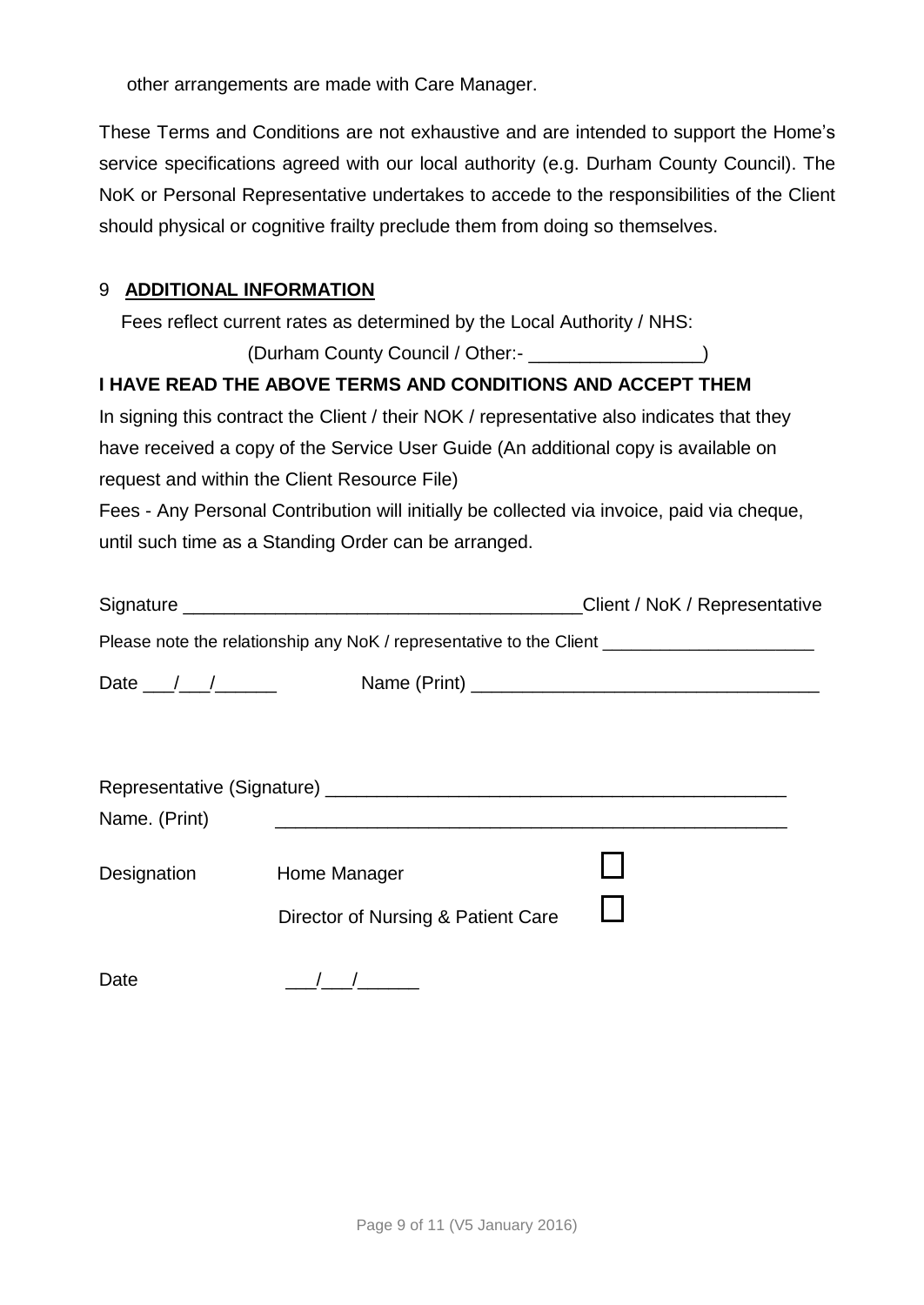## 9b **ADDITIONAL INFORMATION**

The Client has been allocated residence in a double bedroom. As soon as a single bedroom becomes available they will be offered the opportunity to move into that room, if they so wish.

| Date single bedroom became available |                                                                                                          |  |
|--------------------------------------|----------------------------------------------------------------------------------------------------------|--|
|                                      | Individuals involved in consultation process:                                                            |  |
|                                      | Outcome: - Client moved to the single bedroom<br>Client chose to remain in their existing double bedroom |  |
|                                      |                                                                                                          |  |
| Name. (Print)                        | <u> 1989 - Johann Barbara, martxa alemaniar amerikan a</u>                                               |  |
| Designation                          | Home Manager                                                                                             |  |
|                                      | Director of Nursing & Patient Care                                                                       |  |
| Date                                 |                                                                                                          |  |